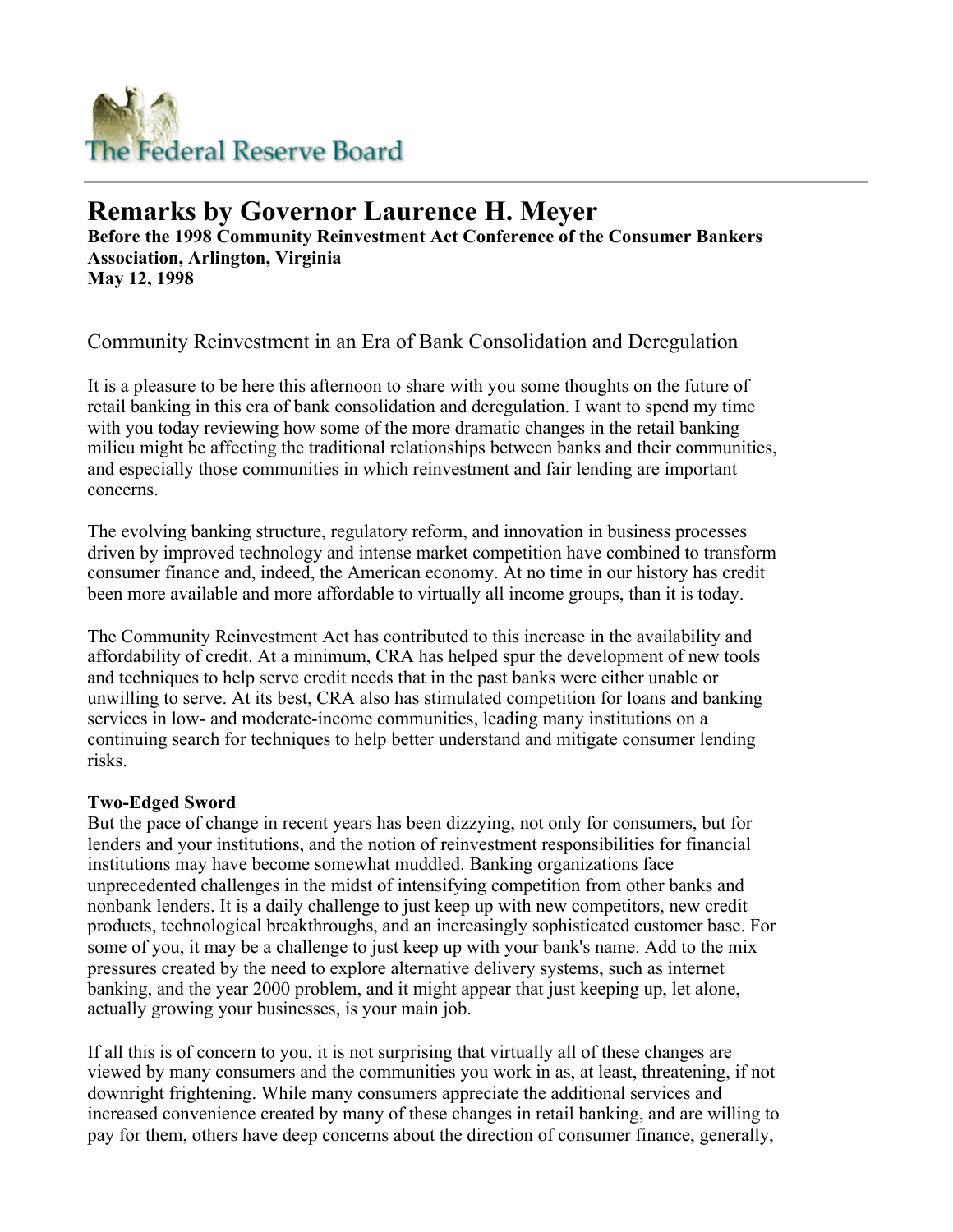and banking in particular.

Clearly, both the substance and the pace of change are like the proverbial two-edged sword. At the same time they are creating new problems and public concerns, they are also stimulating fantastic new business opportunities. Today I want to look briefly at three broad changes affecting consumer banking that reflect both sides of this two-edged sword. These are: (1) consolidation of the consumer credit industry that is creating mammoth regional and nationwide banking organizations; (2) the evolving regulatory framework which is providing increased flexibility and access to new products and markets; and (3) new business processes that have been made possible by innovative uses of new technologies. In each case, these changes can create both new problems and, I believe, also new opportunities for banks in helping meet their community credit needs.

## **Financial Institution Consolidation**

Let me begin with the quickening pace of bank consolidation, which is being driven not only by a desire to obtain market power, but the need to become more efficient. The potential benefits of consolidation are well known. It often can help reduce costs, expand the range of products available to consumers, improve productivity, and facilitate economies of scale that enable banks to provide more services at reasonable prices, while reducing risk by adding geographic diversity to portfolios . Consolidation, especially across the artificial geographic boundaries created by the old public policy, has vastly improved convenience for millions of consumers. But it also continues to raise a number of concerns among consumers and public policymakers.

They are concerned that mergers can reduce the availability of financial services, especially in low- and moderate-income areas, where banking offices may be closed and hours of operation may be reduced. They are concerned that consolidation in the industry could reduce competition and result in higher prices overall for credit and credit-related services. They are concerned that large regional or national financial institutions may cause the transfer of decision-making authority out of their communities, resulting in reduced willingness by the acquiring institution to respond to particular community needs. They perceive that the evolution of the financial services industry, now well underway, may threaten CRA's effectiveness and reduce the availability of credit and credit-related services for low- and moderate-income persons and areas. And they are concerned that mergers can have a negative impact in local economies through layoffs at merged institutions and reduced overall corporate support for community programs.

While there may be cases where such perceptions have become reality, we also need to recognize that consolidation is also creating many advantages and opportunities that can benefit banks and their lower-income communities.

First, under the right circumstances, larger, highly diversified retail institutions can facilitate more effective partnerships at the local level, and may feel the need to work more closely with local groups than did the predecessor bank. Acquiring institutions that are moving into a new market may have to rely more heavily on expertise of local officials and communitybased development groups to maintain effective reinvestment programs. So in many cases, I think mergers can provide a built-in incentive to reinvigorate dialogue between affected banking organizations and communities.

There is a caution here, however. While mergers may provide some built-in incentives for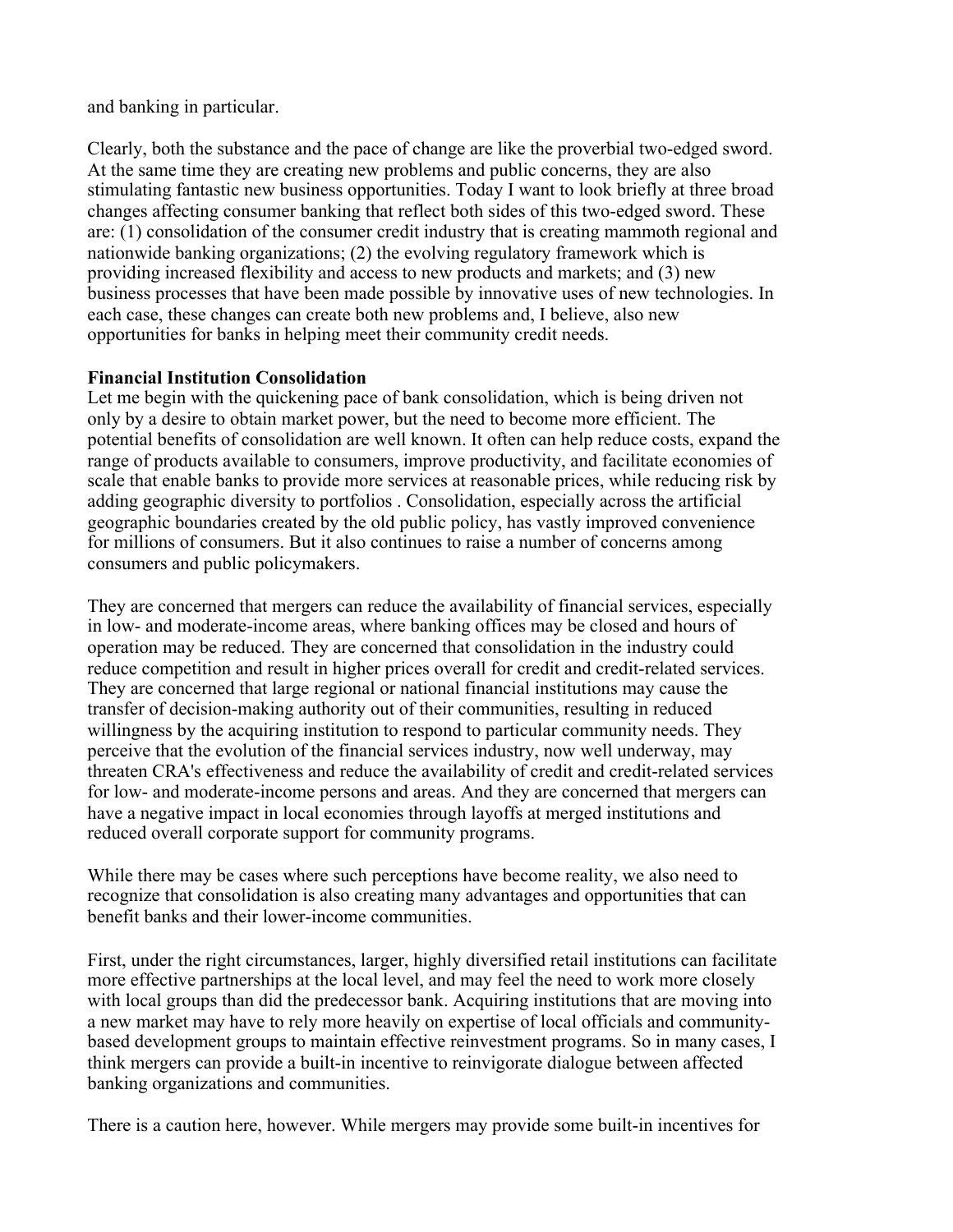bank-community group cooperation, that cooperation needs to be grounded in substantive working partnerships that make a difference, not just in writing a check and walking away. It is critical that the larger, more diversified banking organizations that are emerging continue to work on the front lines of neighborhood revitalization alongside communitybased organizations.

Another possible opportunity flowing from mergers is that they often can bring greater resources to the local reinvestment process. Larger institutions, with their greater diversity of products and services, increased capital, and often considerable community and economic development experience and expertise, may be much more effective partners in reinvestment programs than their predecessor institutions in a community. And larger institutions, especially those that operate in multiple geographic markets or regions can take best practices, products, and services to the regional or even national level.

Still, more resources that are not well adapted to local needs, just won't get the job done. Those resources need to be deployed with sensitivity to local conditions if banks and their communities are to fully benefit. In that regard, I think that both bankers and regulators may need to bring new energy to the whole issue of evaluating the effectiveness of CRA-related lending programs. While CRA may be helping stimulate the flow of loan dollars from banks in the form of standardized products, it does not guarantee their effectiveness in helping address community or neighborhood needs.

Turning to another type of opportunity, it is also important to consider that mergers often help create healthier institutions that are more able to meet consumer needs and provide more effective competition for nonbank lenders. In the long run, this may be of great benefit to local communities. To the extent that consolidation continues to make banks healthy competitors for deposits and, especially loans, it helps keep financial activity flowing through institutions that have CRA responsibilities.

Finally, mergers may be helping strengthen support for regional and national community development intermediaries as one proven way to work in local markets. These intermediaries, such as the Local Initiatives Support Corporation, the Enterprise Foundation, or the Neighborhood Reinvestment Corporation, bring value-added services to the community development process. They provide low cost seed and gap financing, community development project packaging services and technical assistance to local community-based organizations. Both larger financial institutions and local communitybased organizations are generally comfortable with such intermediaries.

One concern, here, however, is that larger financial institutions could be led to believe that all they have to do is write a check to these national intermediaries and then sit back and let them do the work. As a stand-along strategy, that would be a mistake. It would ignore the hundreds of local community development groups who do not have access to help from these national intermediaries, but have proven quite effective when working with the banking community at the local level.

#### **Deregulation and New Bank Powers**

A second set of problems and opportunities in community reinvestment seems to stem from concerns about the general trend toward deregulation and new powers for banks that enable them to enter new financial service businesses. There is a general public concern that as deregulation, and efforts to reduce regulatory burden on financial institutions, proceed,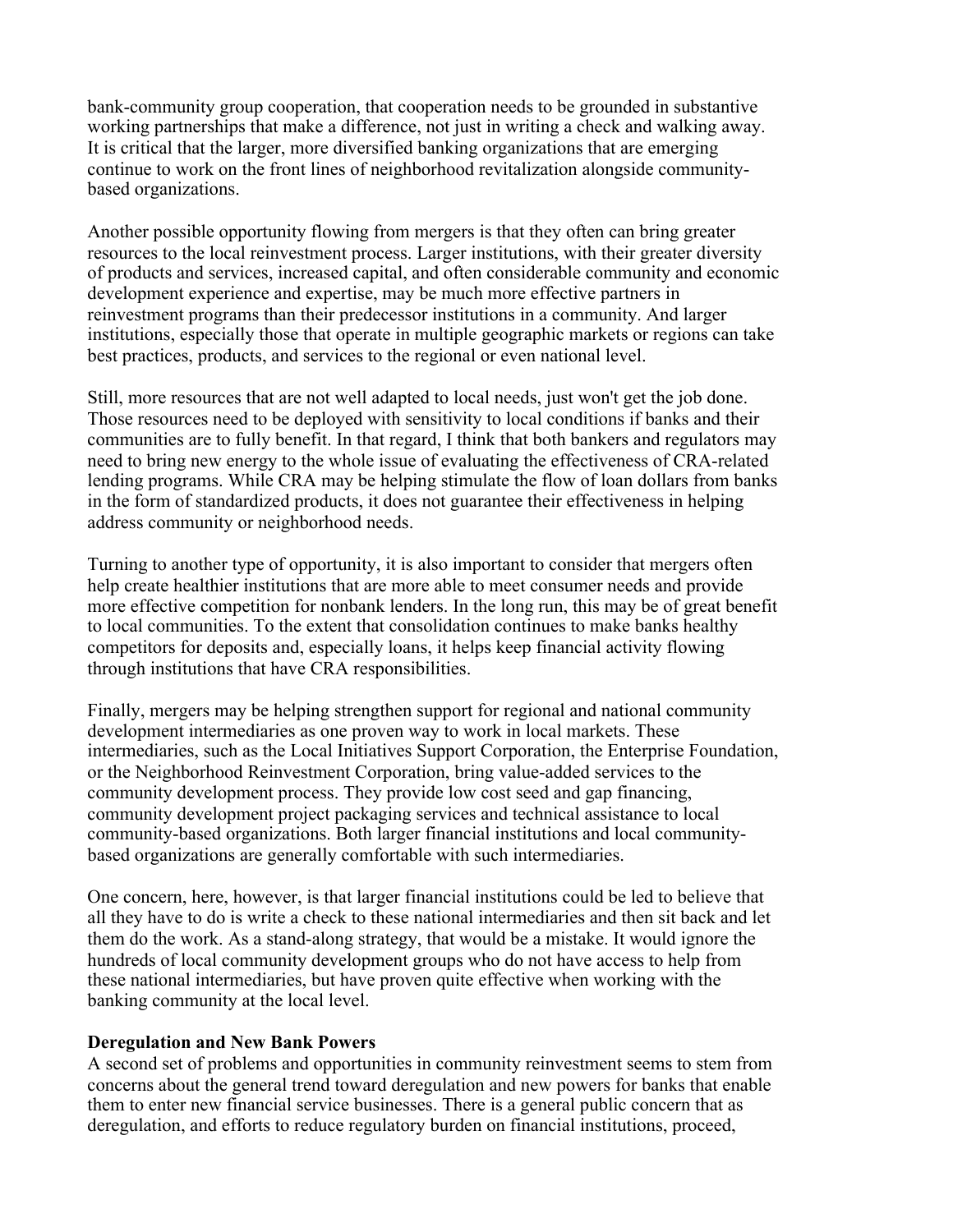banking organizations will simply pay less attention to community credit needs and reinvestment opportunities. Geographic deregulation, for example, has caused concerns about the loss of community perspective and influence in bank decision-making. Product deregulation and new bank powers, such as the ability to sell insurance, operate discount brokerage businesses, or underwrite certain securities, are sometimes seen as deflecting resources from CRA efforts. Banks will simply move capital and manpower to these new lines of business that appear to demonstrate greater profit potential than does providing small loans in local communities. Of course, a corollary to that proposition is that bank regulators are more concerned about reducing regulatory burden than in ensuring that legislative intent is carried out. On that point I can assure you that this is not the case.

But I think it is important to see deregulation in quite another light. It can also provide a host of new opportunities for banks to serve their communities. For example, geographic deregulation is providing many of the same advantages I touched on a moment ago in the discussion of consolidation. It provides banks with potentially larger markets and greater economies of scale for products targeted to low- and moderate-income areas, and ultimately enables banks to offer more affordable pricing. As in all types of lending, the geographic diversity of a bank's loan portfolio, including its affordable housing and community development loans, provides an extra layer of risk mitigation.

On the product side, deregulation can increase breadth of tools available to provide valueadded services for low and moderate-income areas. For example, the authority to underwrite municipal revenue bonds could help provide long-term, low cost financing for both small and larger communities and provides greater competition. New insurance powers may enable banking companies to offer property insurance in ways that could provide greater competition and improved availability and pricing in low- and moderate-income areas. Helping ensure the availability of property insurance also can help protect bank loans and investments in those same areas, and help promote neighborhood economic stability.

#### **New Business Processes**

Industry consolidation, deregulation and expanded use of new technologies have helped financial service providers develop and use new business processes. This third major change in the banking environment, may be the most salient of all in its potential effects on lowand moderate-income consumers. Clearly, many of these new business processes, such as credit scoring and automated underwriting, reflect a mass-market approach to lending that has greatly increased efficiency in making consumer and small business loans.

But these new business processes have also raised a number of issues. There are concerns, for example, that automated underwriting and credit scoring foster a "one-size-fits-all" approach to lending that is inappropriate in lower-income communities. Community development groups have raised concerns that use of such systems makes it more difficult for lenders to experiment with new, or more flexible underwriting standards that may not fit computerized models. This, they fear, could reduce use of creative approaches in community lending. They are also concerned that such practices may force applicants who might be viewed as creditworthy by a more personalized system into higher-priced "B" or "C" quality lending programs. Finally, if these techniques are not used properly, they could result in disparate impact discrimination.

The opportunities here, however, are quite clear. Credit scoring and automated underwriting have, in fact, been major factors in expanding access to credit for low- and moderate-income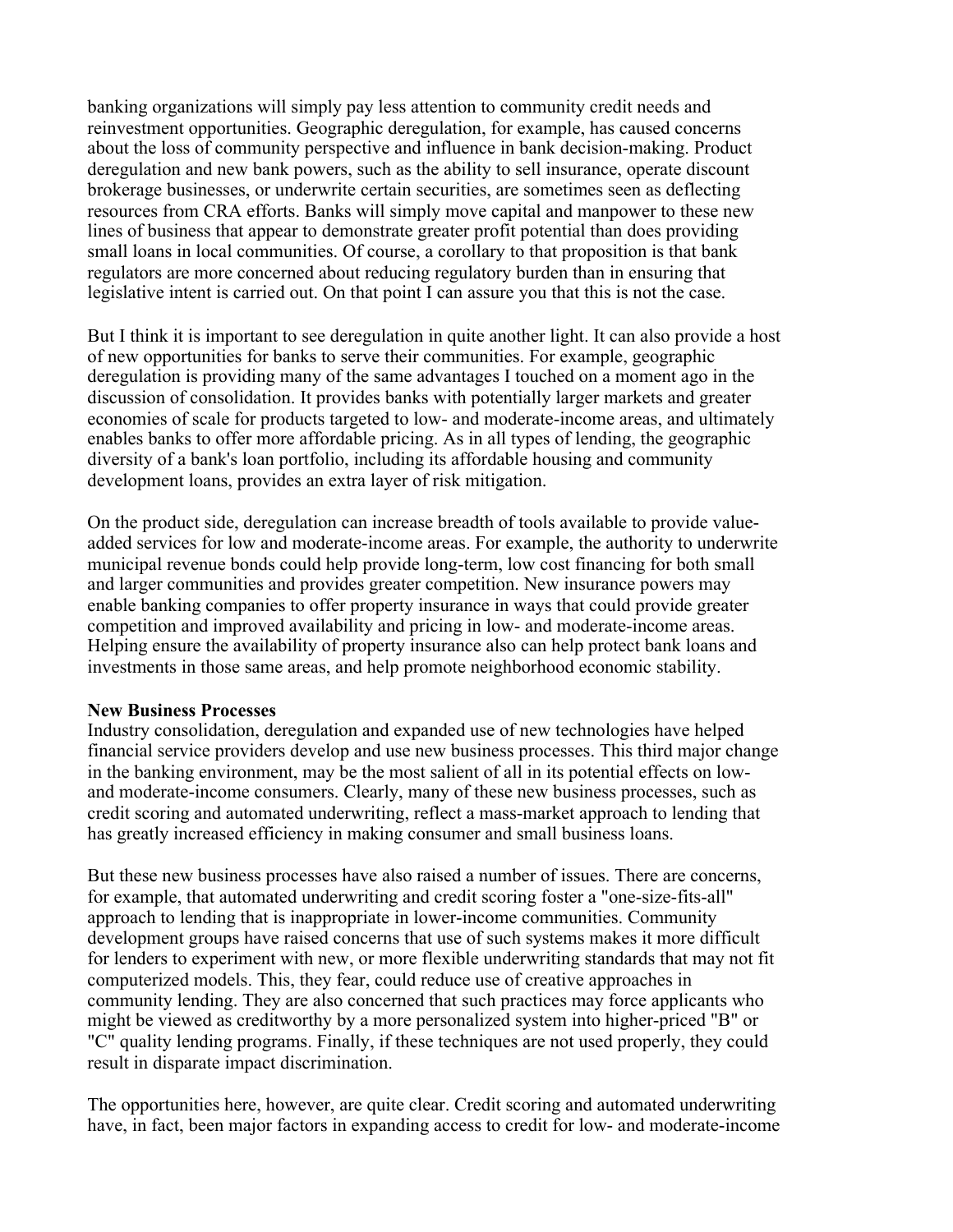households and communities. When used properly, they enable banks to reduce costs and manage risks associated with small dollar loans. These new technologies and business processes allow banks to engage in sophisticated risk-based pricing while helping to reduce costs.

One quite interesting development is use of these technologies by banks to develop and market new credit programs that are specifically targeted toward low- and moderate-income consumers. New mortgage products, for example, that employ low or no down payments and up to 100 percent loan-to-value ratios are made possible by credit scoring and automated underwriting. And many of the products have received secondary market acceptance. These new technologies also have significantly expanded consumer access to credit cards and are being used by many lenders to underwrite small business loans based on the creditworthiness of the business owner.

New technologies also present new opportunities to help meet the need for depository services for low- and moderate-income households on a more cost effective basis. Advances in ATM technology, debit cards, electronic benefits transfer programs, wider use of direct, electronic deposit of paychecks and, perhaps, development of a broader market for smart cards, hold the promise of vast improvements in both convenience for consumers and cost efficiencies for bankers.

One promising concept, now being explored by a few institutions, with the help of technology, is the idea of "individual development accounts," or IDAs for short. IDAs are a form of automatic savings account for low- and moderate-income persons, for which a match is provided, usually by a nonprofit organization or government entity. Their purpose is to help lower-income families build assets in the same way that many consumers use 401 (k) plans. Under most IDA concepts, as consumers maintain a savings rate over time, the match is guaranteed and the funds can be withdrawn for an agreed upon purpose, such as a down payment for a home mortgage, or to help capitalize a microenterprise. Usually IDA programs incorporate direct deposit systems and some nonprofit groups and banks are exploring the use of electronic benefits transfer systems to help create IDA programs for benefits recipients. To the extent that technology can help make these types of small accounts more cost effective, they could be an excellent tool to help build assets of lowerincome consumers and communities. Ultimately, they could result in more community lending.

## **Conclusion**

This has been just a brief overview of some of the community reinvestment opportunities being fostered by the changing shape of banking. While there is every expectation that the evolution of financial services will continue to be driven by the market, it is also likely that public policy, including policy governing what a modernized banking system will look like, will color your perception of the marketplace.

But as we all know, these changes -- bank consolidation, deregulation and new business processes -- are creating new tensions in bank/community relationships. Many of these tensions are finding their way into CRA protests and political debate about the best way to modernize our banking system.

I would conclude, however, that although the evolution of consumer financial services is much like a two-edged sword, creating both problems and opportunities, there's no need for